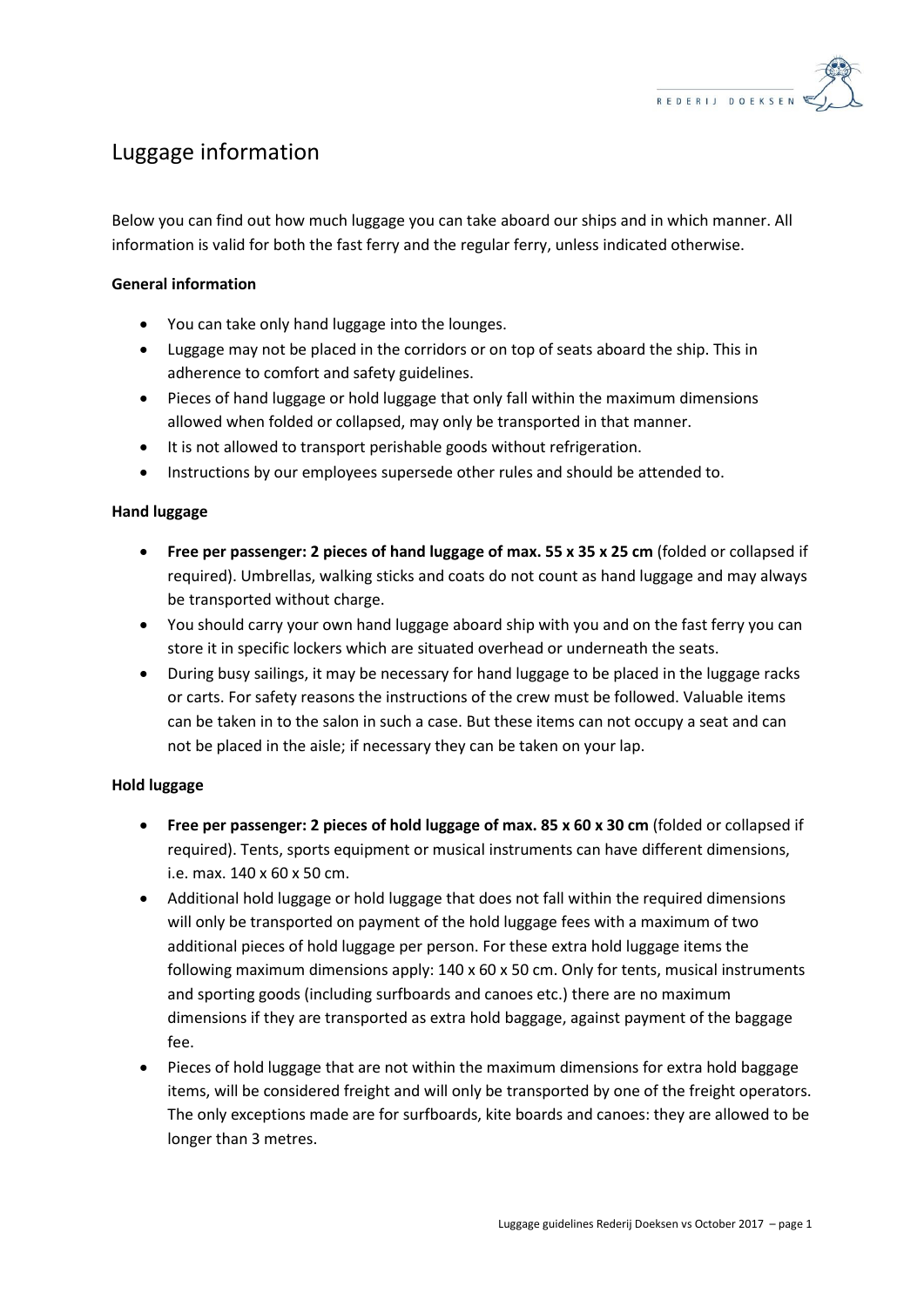- Hold luggage should be placed on the ferry service's luggage carts: the carts will be driven aboard by one of our employees. If you travel by fast ferry, you will place your hold luggage in the luggage racks near the entrance on the fast ferry.
- Tip: provide your hold luggage with a luggage label with your contact details.

## **Exceptions: strollers and wheelchairs, etc.**

- Prams, strollers, Maxi-Cosis, etc. do not count as luggage and will be transported free of charge, provided they are used to transport babies and children.
- Wheelchairs, mobility scooters, tricycles, etc. of disabled people do not count as luggage and will be transported free of charge.
- If you are dependent on your wheelchair, mobility scooter or tricycle, we recommend you **do not** travel on MS Midsland due to the limited facilities aboard this ship.
- If you make use of your mobility scooter or tricycle, you can remain seated in this aboard the ship, for as long as there are suitable places available for these vehicles. If these are not (anymore) available, we request you take a seat in a wheelchair during the crossing.

## **Fireworks, hazardous substances and weapons**

- It is not allowed to take fireworks and other hazardous substances aboard ship. They can only be transported by one of the freight operators. An exception is made for fireworks on the last three days of the year, provided the fireworks are handed to the employees in the terminal or the crew members and the maximum quantity of 5 kilograms per person is not exceeded. There are valid luggage guidelines in regard to this.
- Weapons (longbows, hunting rifles etc.) may only be transported in a locked suitcase or bag, unrecognizable as weapons. This suitcase or bag must be immediately handed over to the purser or stewardess in charge during embarkation. He or she will store the weapon in a locked compartment and will return it to the owner on disembarkation.

## **Freight transport**

Pieces of luggage that are considered freight, can be transported by one of the freight operators. During workdays, get in touch with De Vlas transport in Harlingen (tel. 0517 – 412 787 or [http://www.devlas.nl\)](http://www.devlas.nl/) or Transport Service Terschelling (tel. 0562 – 443 444 or [http://tstterschelling.nl\)](http://tstterschelling.nl/). The transport of freight should be arranged a few days in advance of the crossing with regard to limited last-minute capacity.

## **Luggage trolleys**

In the terminals in Harlingen and on Terschelling you can borrow luggage trolleys to transport luggage inside the terminals and on the harbour premises. The trolleys may not be taken aboard ship and they require a 2-euro coin for use (will be returned after use). There are no luggage trolleys available on Vlieland.

## **Luggage lockers**

There are luggage lockers inside all the terminals where you can temporarily store your luggage on payment of a 2-euro coin (non-refundable). We urgently request you to take the opening times of the terminals into account! The lockers will be emptied in the evenings. If you wish to store your